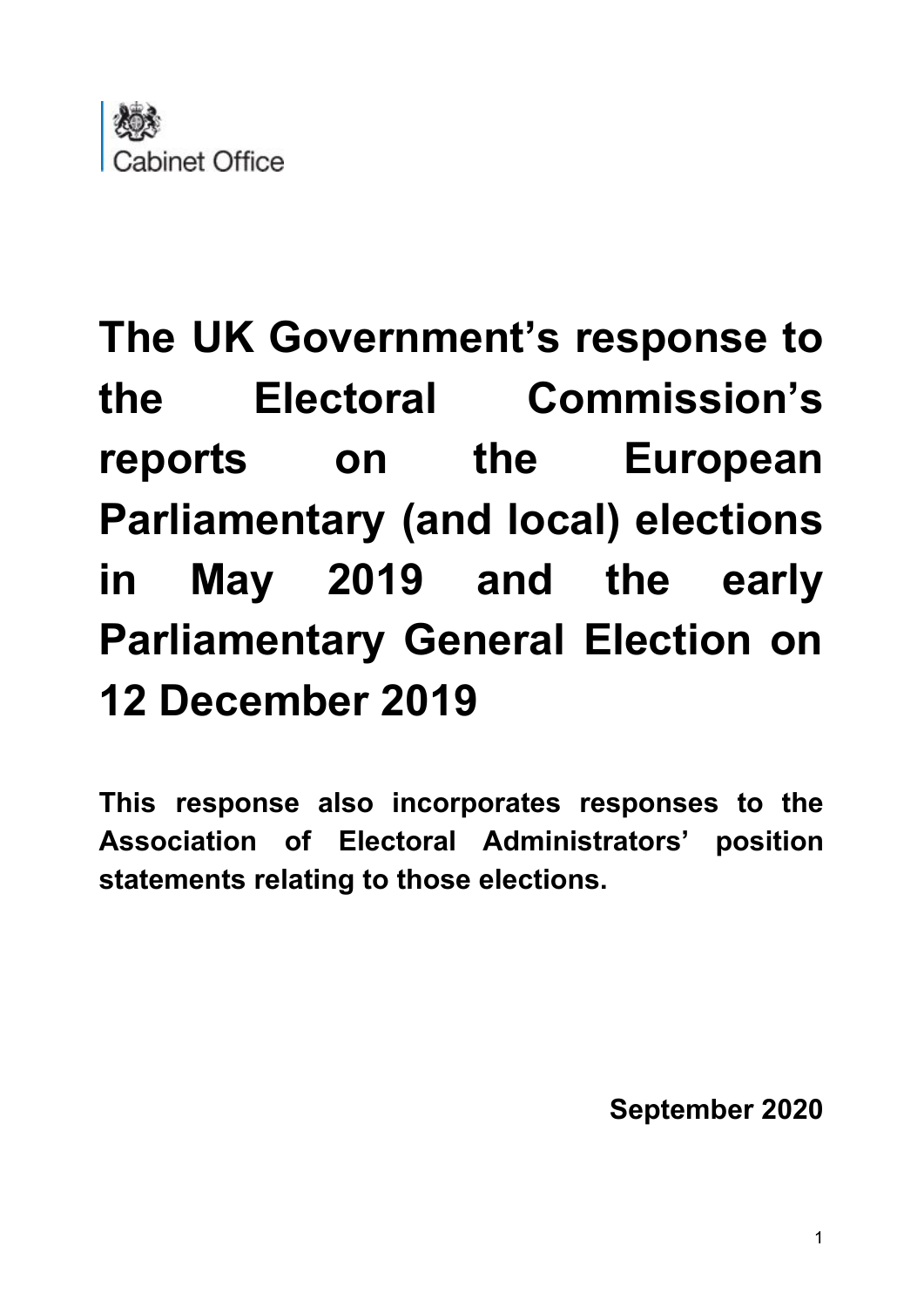### <span id="page-1-0"></span>Foreword

*I am pleased to publish the Government's response to the Electoral Commission's (EC) reports on the European Parliamentary (and local) elections in May 2019 and the early Parliamentary General Election on 12 December 2019. The response also responds to the Association of the Electoral Administrators (AEA) statements on both elections. Their reports help us to ensure that our democracy remains world-leading by identifying current challenges and opportunities. On behalf of the Government I would like to express my gratitude to the EC and the AEA for their comprehensive reports and continuous support in upholding the integrity of our electoral system.*

*I welcome the EC's finding that overall the 2019 General Election and 2019 European Parliamentary (and local) elections were generally well run, particularly given the unique circumstances around both ballots. I am grateful to all of the organisations that contributed to the effective running and monitoring of the election, especially in light of the relatively short notice period prior to the early General Election. We recognise that an unscheduled poll of this nature requires significant effort to implement and run successfully.*

*We are putting citizens' participation at the heart of our democracy and their confidence is key. Electoral Commission research found that people were very satisfied with the process of registering to vote and voting at the 2019 UK general election: with 78% of people satisfied with the process of registering to vote; 93% of people who voted at the election were satisfied with the process of voting and 88% of people said it was easy to get both information on how to register to vote, and how to cast their vote. These were similar to positive levels of satisfaction that were found at other recent UK wide elections or referendums. However I fully recognise that a significant minority of people (18%) said that they were not confident the election was well-run and I am committed to working with the relevant bodies to address the underlying concerns highlighted.*

*The Government's response examines the relevant issues raised by both the EC and the AEA. It looks at the administration of elections, the regulation of electoral campaigning and finance, and electoral registration, and it sets out the Government's intention to ensure citizens are empowered to make informed decisions by increasing transparency in online political campaigning and ensuring rules on campaign donations and spending are effective.*

*We are absolutely committed to working with electoral administrators and the regulator, social media platforms, and security and transparency organisations, to deliver on our collective responsibility to empower voters, strengthen public trust in politics and, ultimately, be sure of the integrity of our elections.*

*We will update the UK's democratic laws, to bring them in line with how society operates today and reflect modern campaigning practices. But this government will not rush forward new laws if they are not ready, practical or proportionate - and Parliament would rightly not approve them.*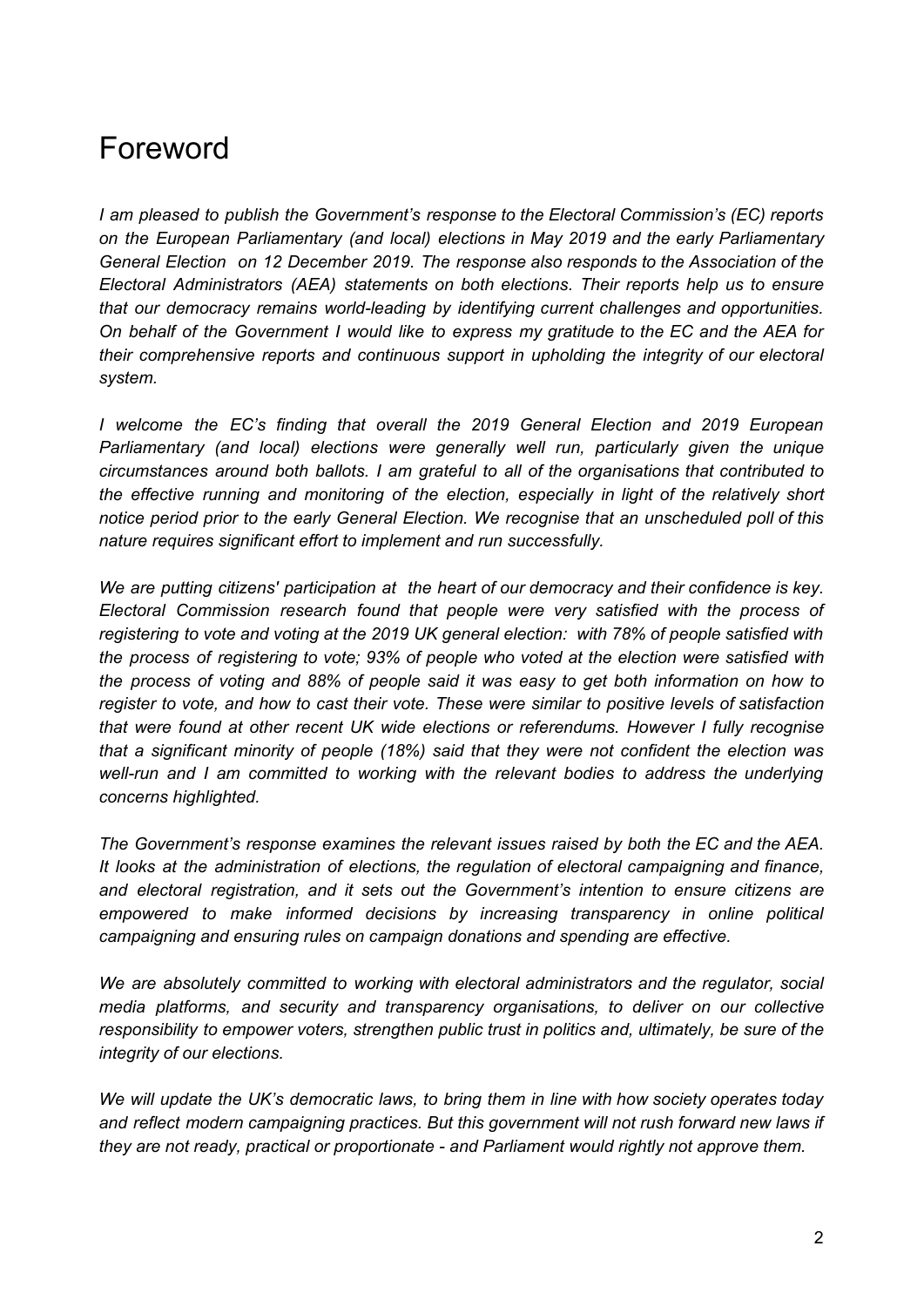*We need to get these principles right in practice. The future functioning of our democracy* depends on it - and this work will not stop. We are concentrating on the promises we made in *our manifesto including to ensure electoral integrity by introducing voter ID and bringing forward changes to strengthen postal vote processes and to equalise constituencies amongst other changes.*

*The UK has a proud record when it comes to defending democracy, we will continue to maintain public confidence, and improve the safeguards that underpin Britain's reputation for free and fair elections from those who might seek to undermine our democracy.*

hlighth

**Chloe Smith Minister of State for Constitution and Devolution**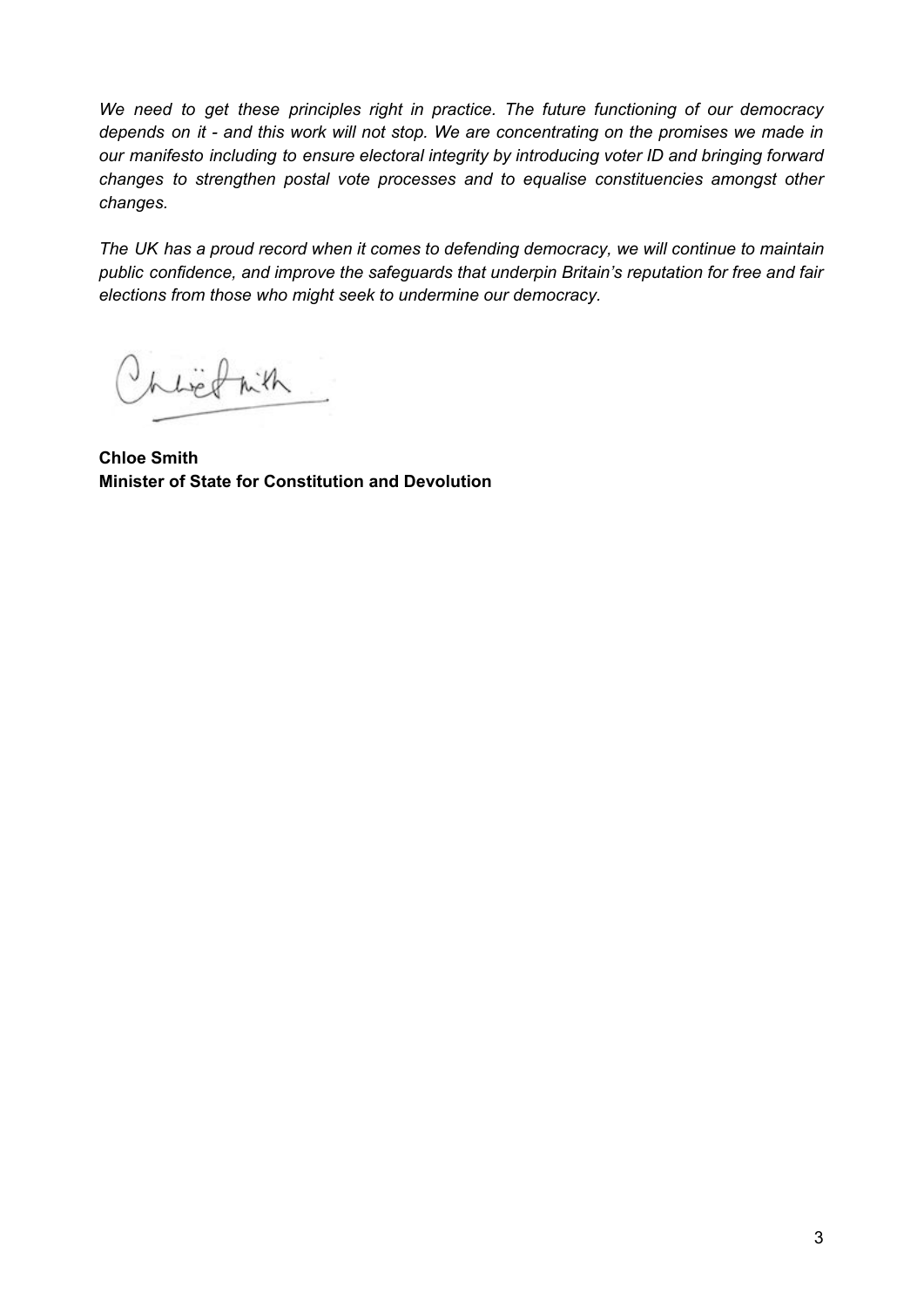## **Table of contents**

| <b>Foreword</b>                            | $\mathbf{2}$   |
|--------------------------------------------|----------------|
| <b>Introduction</b>                        | 5              |
| Section 1: Administration of the Elections | 6              |
| Capacity & collaboration issues            | $\overline{7}$ |
| Contingency Planning in Northern Ireland   | $\overline{7}$ |
| Legislation                                | $\overline{7}$ |
| Electoral process                          | 8              |
| Funding                                    | 9              |
| Section 2: Campaigning at the Elections    | 10             |
| <b>Section 3: Experience of voters</b>     | 13             |
| Overseas Voting                            | 13             |
| <b>Conclusion</b>                          | 15             |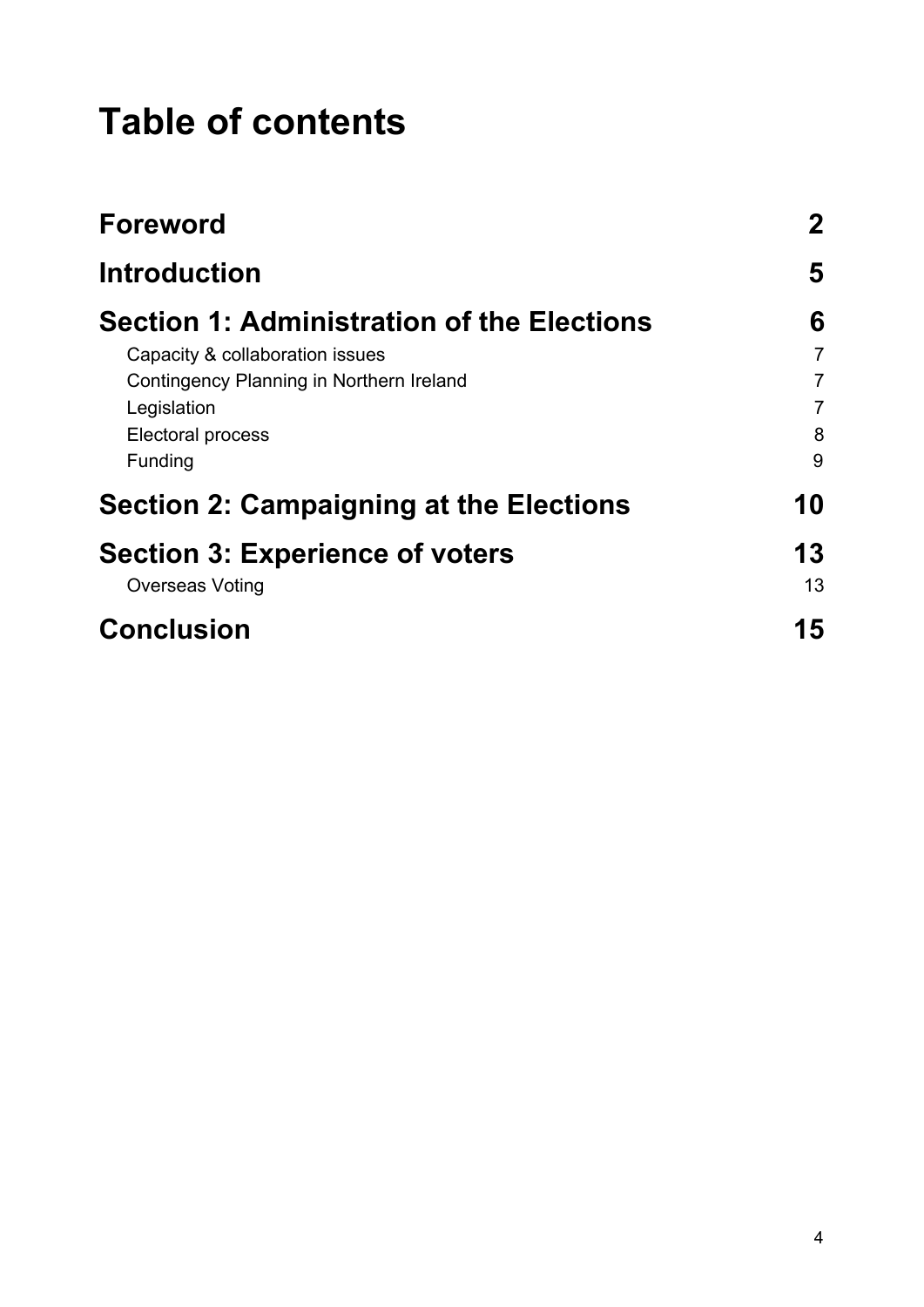### <span id="page-4-0"></span>**Introduction**

The Government welcomes the Electoral Commission (EC)'s reports on the European Parliamentary elections that took place on 22 May 2019 (which also considers the local elections that took place on 2 May 2019) and on the 2019 December UK General Parliamentary Election. The Government also welcomes the AEA's position statements relevant to both polls and provides comment and responses to relevant points alongside those for the Electoral Commission's recommendations.

The Government is committed to ensuring a flourishing and secure democracy and promoting the integrity of the UK electoral system. We will continue to safeguard against future risks, strengthen our resilience and ensure that the regulatory framework is as effective as possible.

We have taken the time to reflect on the issues and recommendations raised in the EC reports and the Association of the Electoral Administrators (AEA)*'s* statements. This response addresses the majority of those recommendations, and sets out the actions we are taking to improve our elections. Section 1 deals with the administration of elections, Section 2 addresses the regulation of electoral campaigning and finance, and Section 3 looks at the experience of the voters.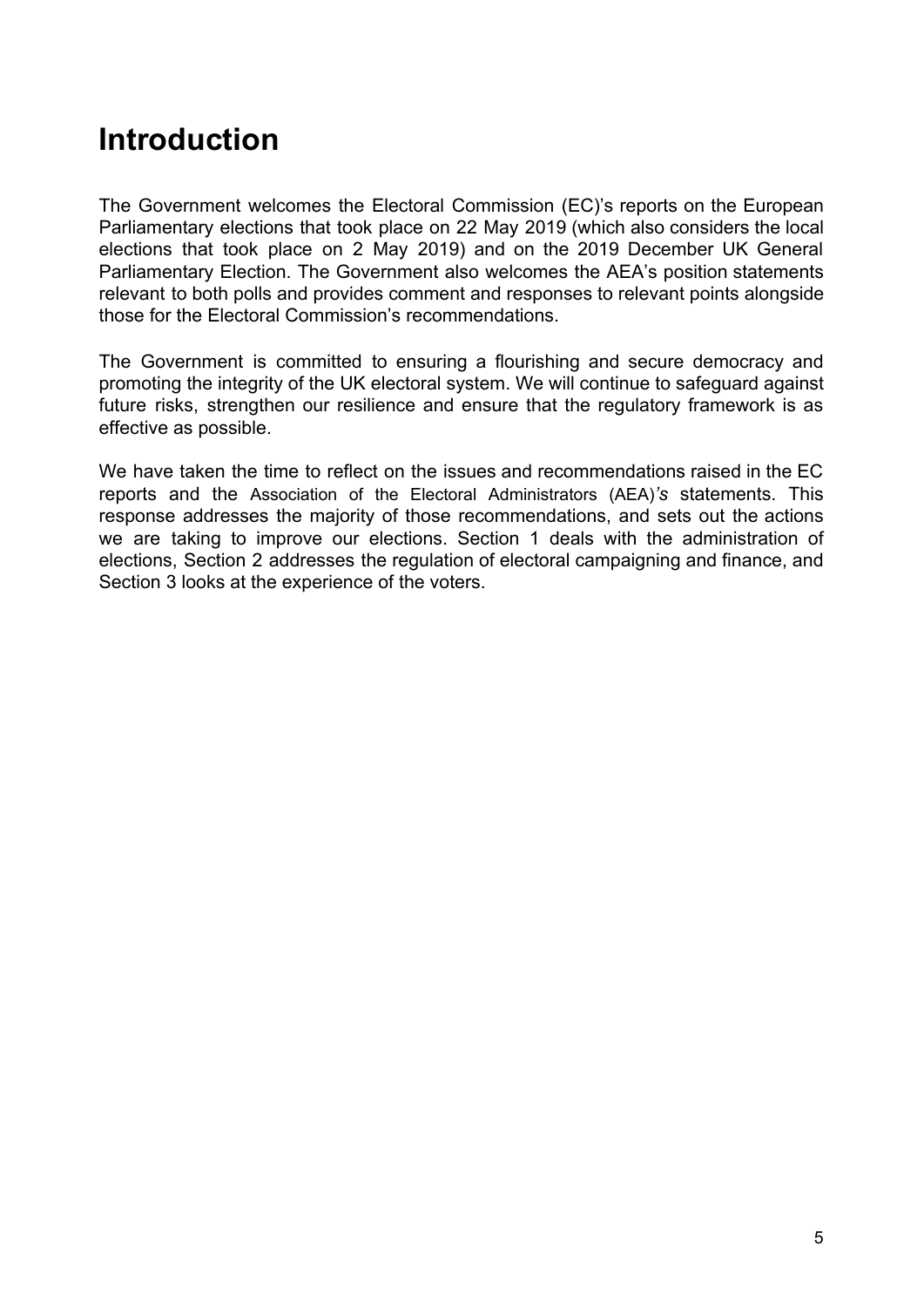### <span id="page-5-0"></span>**Section 1: Administration of the Elections**

The Government acknowledges the challenges faced by electoral administrators as set out in both Electoral Commission reports and it is sincerely grateful for their continued hard work and dedication.

The Government is aware of, and sympathetic to, the pressures faced by Electoral Registration Officers (EROs) and Returning Officers (ROs). In light of feedback from a variety of stakeholders, following the recent major polls, Cabinet Office is leading a new Registration Volumes Project to actively consider how to minimise or mitigate the impact of high registration application volumes, particularly in the period before major polls. Part of this project includes considering what could be done to reduce the number of duplicate applications to register. The Government will continue to work with the EC and the AEA and other relevant stakeholders, including the Society for Local Authority Chief Executives (SOLACE), Local Authorities and the devolved administrations, to identify issues EROs and ROs face at major electoral events and develop solutions to help ensure the registration (and other elections) processes work for both voters and electoral administrators.

In relation to the EC's recommendation about funding, legislation provides for the cost of electoral registration, which is an ongoing responsibility for each local authority, to be borne by the authorities as part of their underlying duties and cannot be included in costs accruing from conducting national polls. Whilst we are continuing to consider options for the funding of elections, we are not seeking to make any changes to this element at present.

We have reviewed the operation of the annual canvass and introduced changes which are less prescriptive, and will allow greater scope for EROs to innovate and target resources where they are most needed.

We have allowed additional time for Returning Officers and their teams to complete and submit claims for funding for recent elections, including the May 2019 European Parliamentary elections and the December 2019 General Election, as we may also do for the Police and Crime Commissioner (PCC) elections in May 2021 if administrators consider that may be helpful to them. We have also allowed administrators to submit funding claims electronically in the current circumstances.

With regard to the question of operational delivery and supply systems for elections that the AEA has raised, we are currently working with commercial colleagues from the Government Commercial Function, to explore the challenges that face the Electoral Management software suppliers and the election print suppliers. We are currently undertaking this review to understand these challenges and possible support that the Cabinet Office can provide, in view of driving the delivery of high quality services and to future proof service requirements. Alongside this, we are looking at the way the electoral process works in order to consider any need for change and we are engaging with the key stakeholders and suppliers on this issue.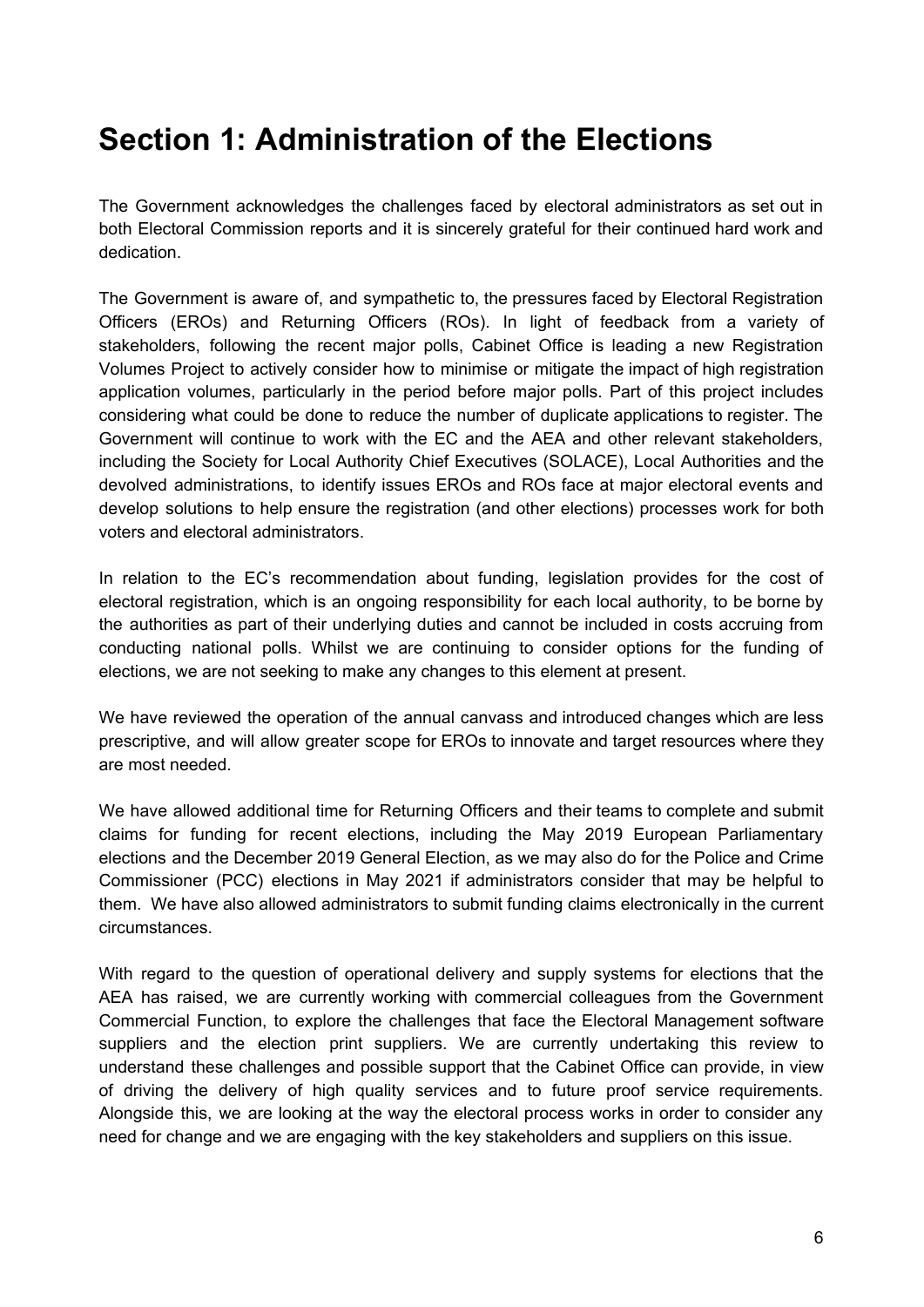#### <span id="page-6-0"></span>**Capacity & collaboration issues**

We have seen polls take place in unexpected circumstances and at unusual times in recent years and issues have arisen that cut across the responsibilities departmental responsibilities, and departments work closely together to address these issues. We will work together when such issues arise and will continue to do so in the future. We are happy to hear of anything in particular that is a concern and to engage to address them.

#### <span id="page-6-1"></span>**Contingency Planning in Northern Ireland**

The Electoral Commission report for May 2019 raises points around contingency planning in Northern Ireland. The Chief Electoral Officer (CEO) for Northern Ireland is an independent statutory office holder who is independent of both government and local councils. She is appointed by and reports directly to the Secretary of State for Northern Ireland and is accountable through him to Parliament, producing an annual report on performance that must be laid in Parliament. The current arrangements provide a robust and transparent accountability mechanism and we have no plans to change them.

The CEO for Northern Ireland consults and engages with stakeholders at every level, including political parties, elected representatives, the Electoral Commission, the media and individual electors. The CEO for Northern Ireland holds regular meetings with representatives of all the major political parties at the Assembly Parties Panel meetings hosted by the Electoral Commission and has frequent contact on an ad hoc basis with party representatives.

The Government is aware that, in advance of the European Parliamentary election, the Chief Electoral Officer made it clear to the Electoral Commission that as an independent office holder she could not spend public money without the release of HM Treasury funds. Nevertheless, the CEO advised the Electoral Commission that she was engaged in detailed contingency planning.

#### <span id="page-6-2"></span>**Legislation**

The Government has welcomed the Law Commissions' recently published Electoral Law report, which is raised by both the EC and AEA. The Government will consider the issues discussed in the report, in conjunction with its wider programme of electoral integrity reforms, and will respond fully in due course. However, any process of consolidation will inevitably be a long-term project, as with the implementation of most Law Commission consolidation programmes. The Government's immediate priority is the implementation of its manifesto commitments. Some of the Law Commission's proposals involve substantive changes to policy, rather than just legislative consolidation – any such substantive change would need to be carefully considered, and the views of other interested parties taken into account.

The Government notes the recommendation in the EC report for the European Parliamentary (and local) elections in May 2019 for: "*electoral law reform to simplify the legal process for challenging elections, particularly so that mistakes made by ROs can be rectified more quickly without recourse to the election petition process"*. The Government will consider these matters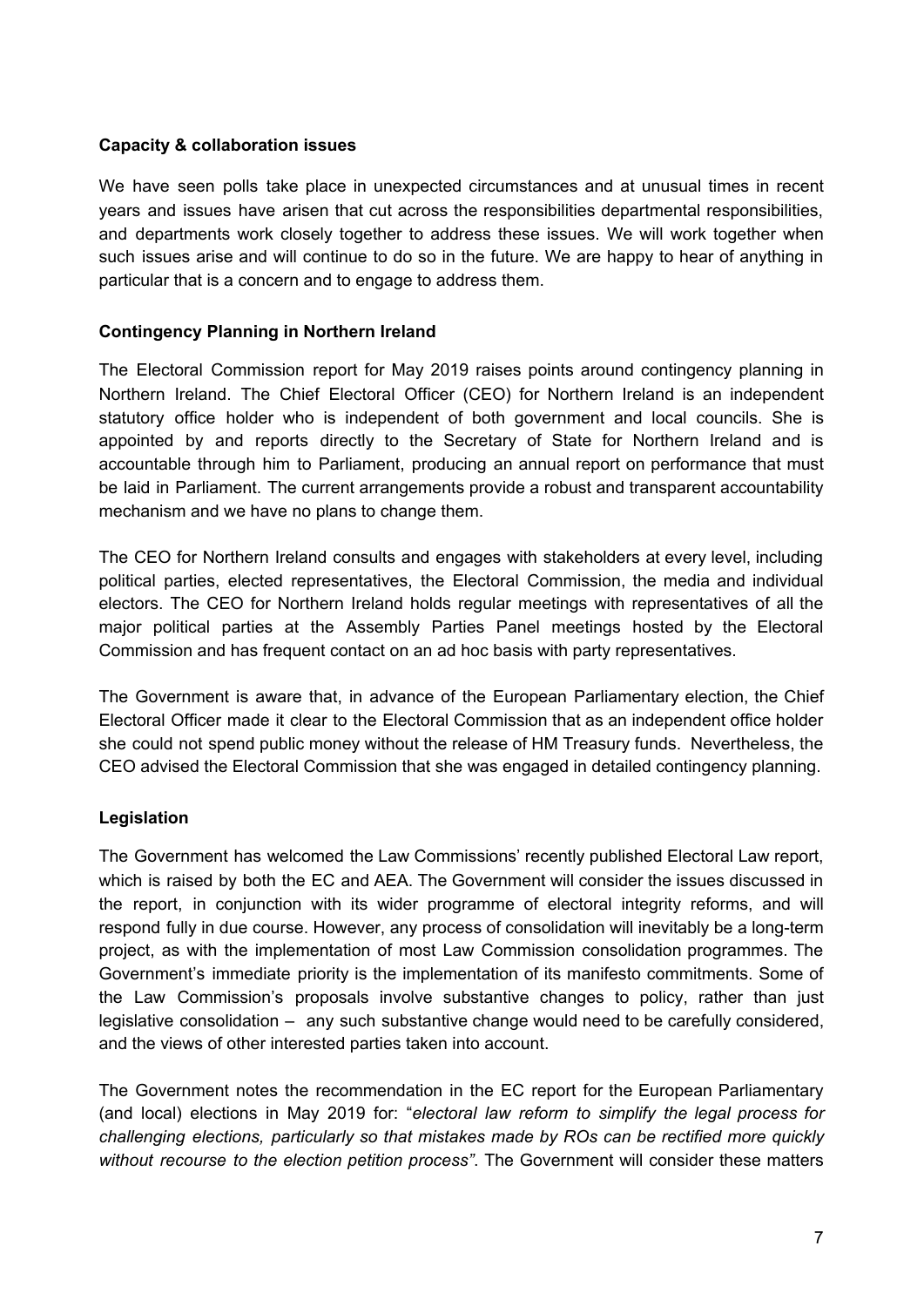further, in consultation with stakeholders, as part of its work on electoral integrity. Much thought has been given to the election petition system as outlined in the Government response to the Pickles report on electoral fraud, and the Government has said it is minded to bring forward legislation for change. However, due to pressures on Parliamentary time and the need to implement manifesto pledges on electoral law, we will work towards making changes to the election petition process at a later date.

We have noted the points raised in relation to reviews of polling districts and polling places reviews being carried out at the time of the General Election. Currently, local authorities are required to carry out a review of polling districts and polling places every five years, within a specified period of 16 months. Importantly, these reviews assess the accessibility of existing polling places at elections and may designate new locations as polling places which are deemed to be accessible to electors who are disabled. These reviews will also enable polling districts to be updated following a boundary review. Given the importance of reviews of polling districts and polling places in ensuring that the electoral process is accessible to voters, it is important that the existing frequency of these reviews should be maintained. The Government has committed to repealing the Fixed-term Parliaments Act 2011 and under the Parliamentary Constituencies Bill, currently before Parliament, boundary reviews will take place every eight years. It is recognised that it may be appropriate for there to be more flexibility in the timescale for carrying out the reviews within the 5 year period within which they are required to be carried out. We will therefore keep this matter under review.

The AEA recommended that the *"UK Government should amend legislation to allow for the* publication of the revised register of electors to be delayed if the Notice of Election for all polls is *published during the annual canvass"*. We recognise the specific situation that arose as a result of an extraordinary General Election taking place in December 2019, shortly after the final publication date for the revised registers. However, the government has no plans at this point to change the legislation.

#### <span id="page-7-0"></span>**Electoral process**

The EC and AEA made several recommendations to examine different electoral processes. On the home address of election agents the EC's report for May 2019 makes recommendations around the nomination process (the AEA position statement makes similar points). We are aware that there is a requirement in law at elections for the election agent for a candidate – and a candidate may act as their own election agent - to provide their name and address which are made public. It would require primary legislation to amend these provisions. We will wish to consider carefully the implications of making any changes to the current requirements and will keep the matter under review.

The AEA also noted what it saw as an *'administrative oversight introduced by the home address form'* which affects the 'proper officer's' access to that information. We have made changes in secondary legislation in relation to the public availability of the home address of candidates at elections, however this recommendation concerns the supply of the home address of those candidates who are successfully elected to the 'proper officer' after the poll. This would seem to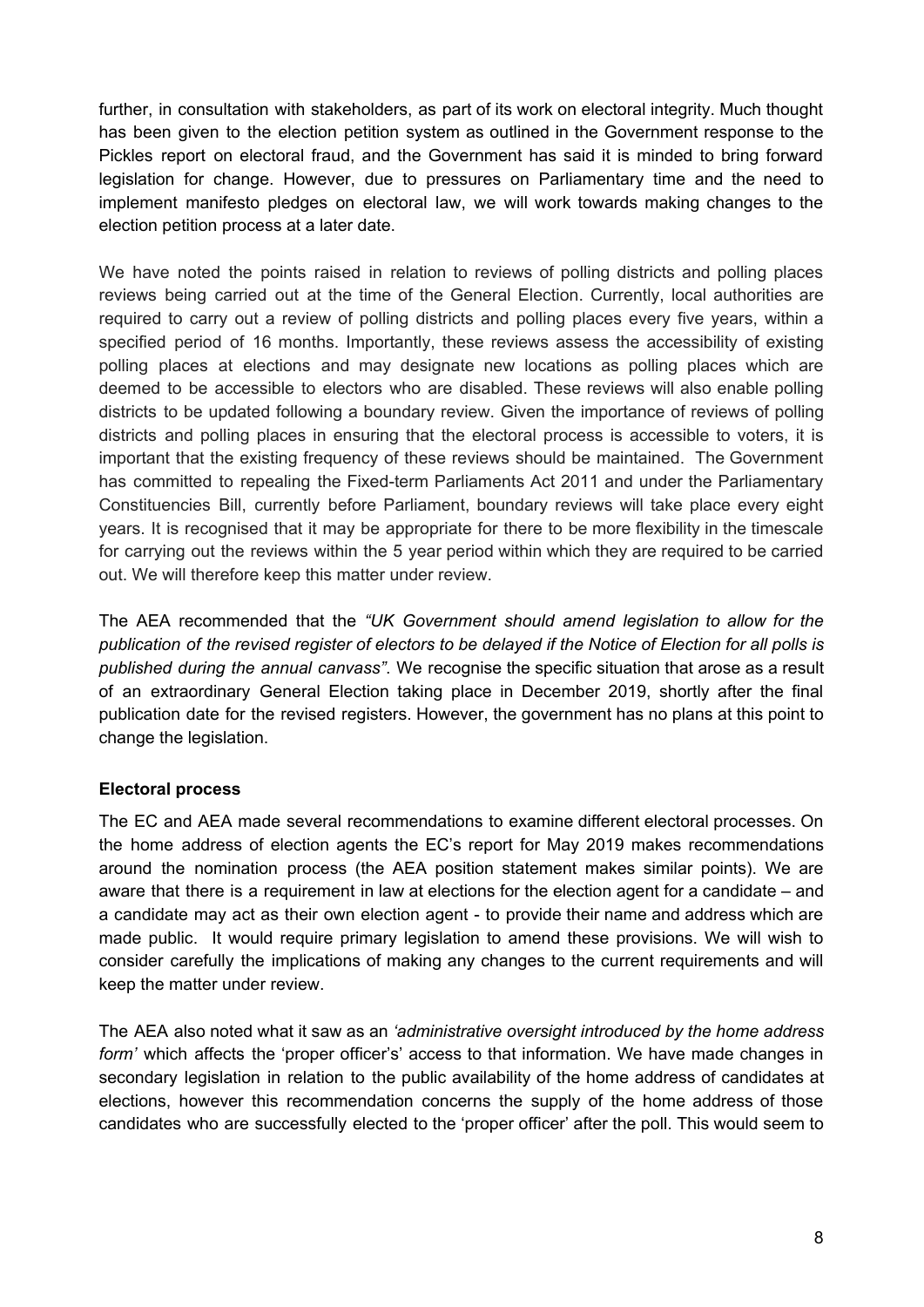be an administrative matter outside the scope of the previous changes, rather than an oversight. We will look to work with SOLACE and the AEA to address this issue

The AEA recommended that once canvass reform is implemented, that the Government *"undertake a review of the registration system, to clarify and improve the voter experience for those needing to complete two registration processes during the annual canvass period"*. The Government has no current plans to review the two stage process, but we would of course consider any suggestions for improvements which are put to us. As mentioned previously, we are actively looking at improving aspects of the registration process to enable effective delivery of elections and the manifesto commitment to deliver votes for life for British citizens overseas.

#### <span id="page-8-0"></span>**Funding**

The Government notes the AEA's recommendation to review the funding of national elections and, more detailed recommendations on fees and charges, including on guidance and staffing.

There are challenges in providing funding significantly ahead of a poll that accurately reflect the particular circumstances of each voting area at the time of an election due to changes in electorate etc. running up to a poll.

Whilst guidance provided to Returning Officers in relation to election expenses has remained largely the same over the years, it is not possible to address new circumstances for an unscheduled election until they are known and have been considered. That said, experience of, and policy making around, such circumstances should support more expeditious decision making in future where issues arise again. In general, provisions have been put in place to address issues such as cancelled holidays and additional funding for elections in winter and there is a concern to ensure effective support is in place.

There is a continuing commitment to review the claims system going forward to take account of experiences - both for electoral administrators and at the Elections Claims Unit - and in light of upcoming changes to regularity of boundary reviews.

Local authorities have a statutory duty to appoint an ERO<sup>1</sup> and to provide them with sufficient resources to fulfil their registration duties. In addition, the Government has provided £100 million of extra support to cover the additional costs of Individual Electoral Registration as the new system beds in.

The Government, of course, recognises that local government finances have tightened considerably in recent years. This means that the delivery of electoral registration services, alongside other local authority services, needs to be reviewed so that they are delivered as effectively and efficiently as possible. The Government is playing its part in this by removing unnecessary bureaucracy and ensuring that EROs have the necessary tools to do their jobs. This includes the reformed annual canvass which is being rolled out for the first time this year.

<sup>&</sup>lt;sup>1</sup> Section 8, Representation of the People Act 1983

<sup>2</sup> Section 54, Representation of the People Act 1983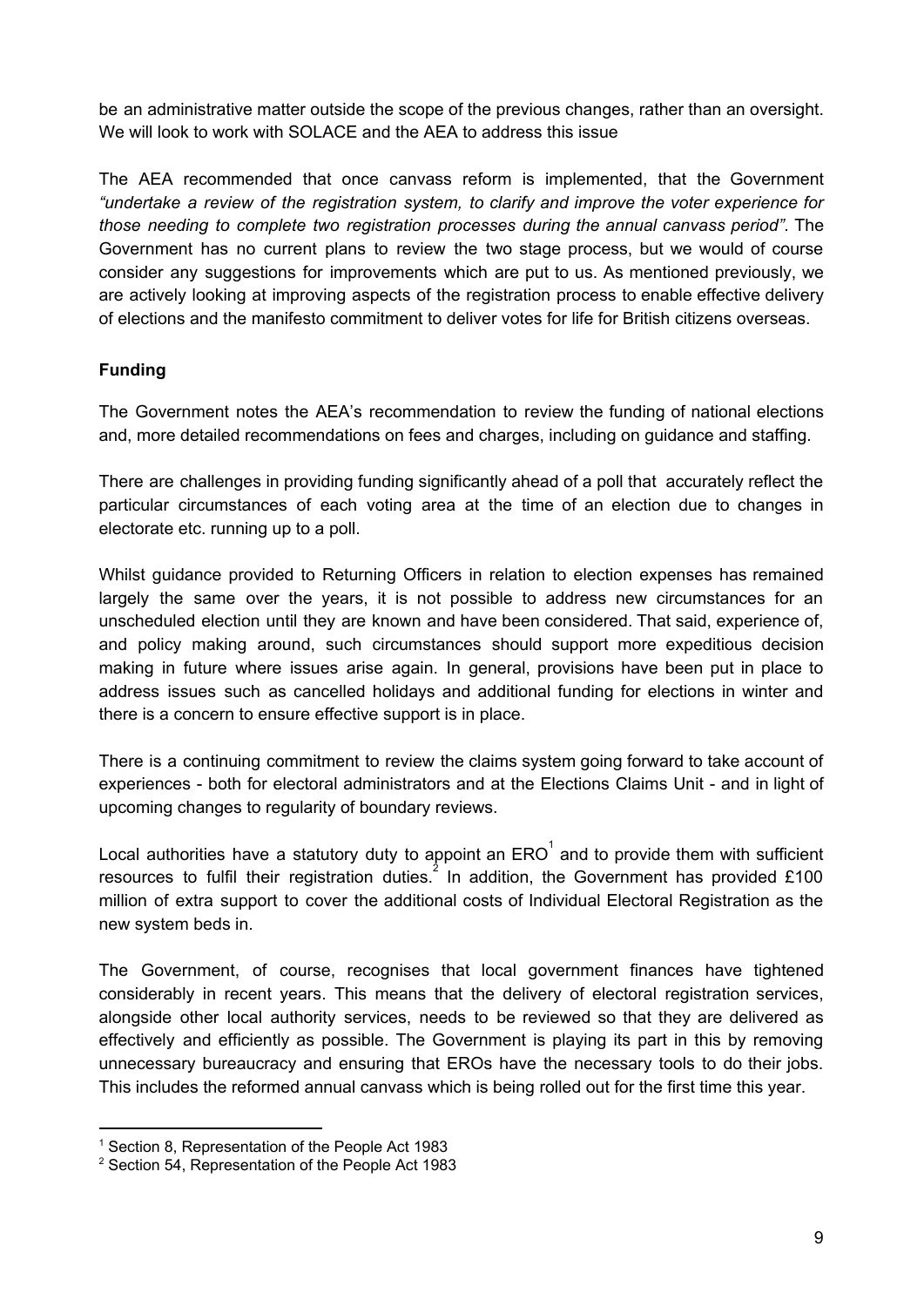### <span id="page-9-0"></span>**Section 2: Campaigning at the Elections**

The Government is grateful to the EC for surveying public confidence in the 2019 UK Parliamentary General Election. While the survey highlighted that 69% of people were confident that the election was well-run, it also served to pinpoint areas of public concern. One of these areas is campaigning, with a small but important minority of people believing that "*campaigning was based on incorrect information/made untrue claims*." The Government is absolutely committed to preserving people's confidence in campaigning, the wider electoral process and their democratic choices.

This is why the Government will implement an imprints regime for digital election material. The EC's reports on the May 2019 elections and 2019 UK Parliamentary General Election both call for "*swift progress on legislation that would require campaigners to include imprints on their digital campaign material*". The Government endorses this recommendation and is confident that these new imprints will ensure greater transparency and make it clearer to the electorate who has promoted digital election material. The Government has already carried out an initial consultation and has just launched a further consultation on a technical proposal for digital imprints. This consultation will consider a range of technical issues such as the scope of the regime; the appearance of the imprint; and where the imprint should be located. These issues reflect the fact that digital material is very different from printed literature intended for physical mass distribution. The EC's report stressed the need to "*protect trust and confidence in campaigns*" and the Government strongly believes that the introduction of digital imprints will empower voters to make decisions about the trustworthiness of digital election material.

The Government recognises that there are some gaps in electoral law, as the EC report rightly identifies. Digital imprints is one way in which the Government is updating the campaigning regulatory framework and adapting to the growing use of digital technologies in elections. We are also engaging closely with the major social media platforms to discuss the most effective and proportionate responses to the increase in online political advertising. Several social media companies have implemented measures to improve the transparency of political advertisements on their platforms, including introducing advertising archives. We welcome these efforts which represent an improvement in companies' efforts and platforms should continue to make as much data as possible available to researchers and academics to facilitate discussion about what interventions may be appropriate in this space.

To further support trust and confidence in election campaigns, the EC calls on campaigners, candidates and political parties "*to take greater responsibility for the presentation and content of campaigns they run*." The Government is clear that all campaign material, policy or political arguments which can be rebutted by rival campaigners and a free and independent press as part of the normal course of political debate are not regulated. It is a matter for voters to decide whether they consider this material to be accurate or not.

The EC recommends that the "*steps taken to secure democratic processes must continue*." The Government is clear that it is, and will always be, an absolute priority to protect the UK's democratic and electoral processes. The EC report notes that the Government has developed a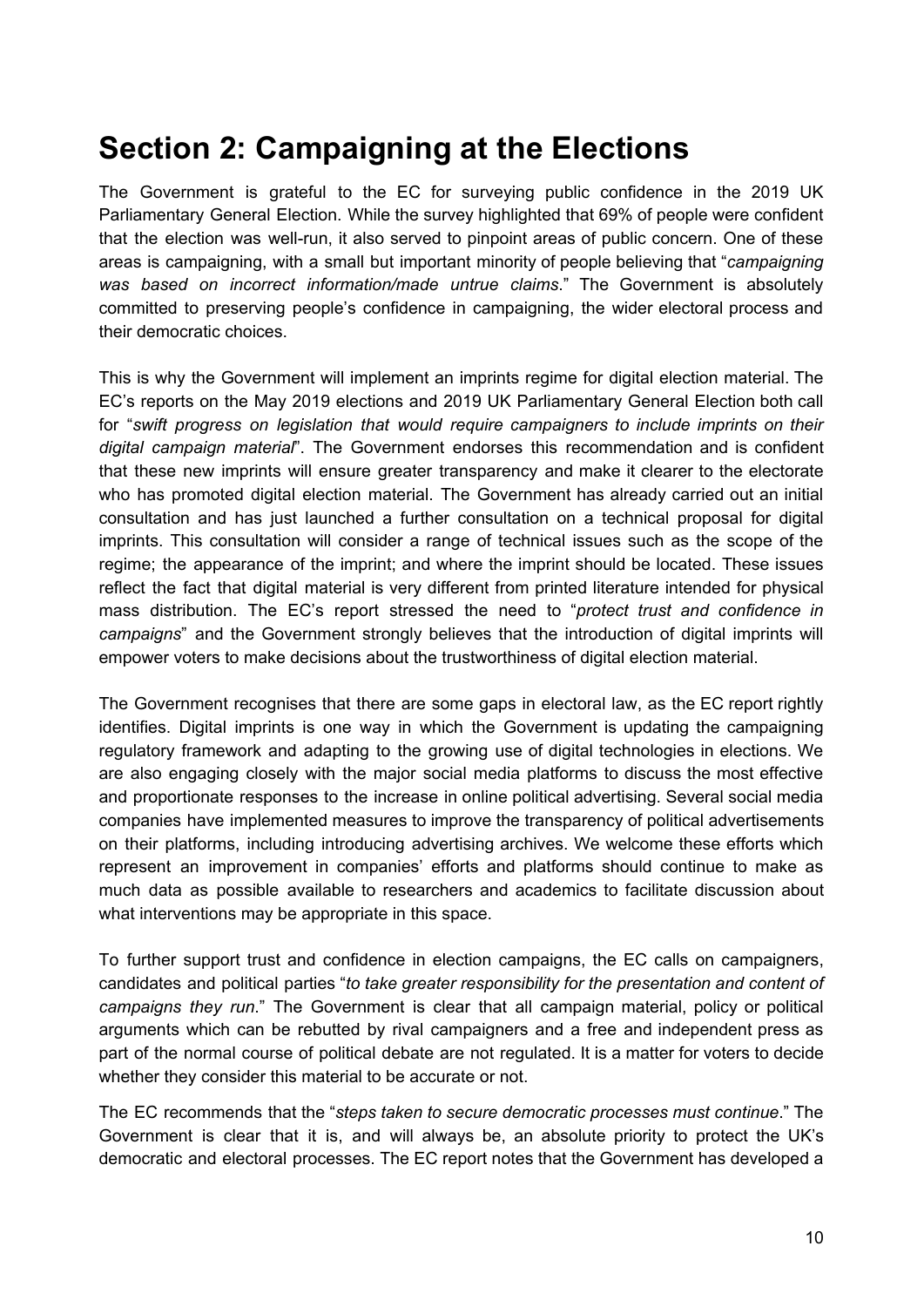coordinated structure, collaborating with relevant organisations, to identify and respond to emerging issues, and protect the integrity, safety and security of democratic processes. The Government has worked with a large number of partners to do this, and would like to thank them for their continued support and work in this area.

The EC emphasises that "*controls on donations and loans for political parties and campaigners should be improved*" and the Government is clear that transparency of electoral spending is a cornerstone of the UK's electoral system. Nonetheless, the Government will not become complacent and will continue to review the rules that govern the spending of and donations to political parties, campaigners and candidates. It is important that these rules continue to provide a level playing field for campaigning, both offline and online. Our legal framework means that political parties and non-party campaigners can only accept donations and loans over £500 (or £50, for candidates) from certain UK-based sources and overseas electors. This helps ensure that only those with a genuine interest in UK electoral events can make donations.

The UK Government recognises that intimidation in public life can stop talented individuals, particularly women and those from minority backgrounds, from standing for public office. We recognise that several MPs have already stood down as a result of the ongoing abuse they have faced. Democracy is a core British value and key to a healthy democracy is having respectful, vibrant, and open debate. However, this freedom cannot be an excuse to cause harm or spread hatred, and a line is crossed when disagreement mutates into intimidation, violence or abuse. This is why we are continuing to "*take steps to tackle intimidation*", as the EC report recommends. The Government has committed to legislate to introduce a new electoral offence of intimidating a candidate or campaigner during the run up to an election, either in person or online. The new electoral offence is being developed to crack down on the intimidation and abuse being suffered by those at the forefront of public service. Intimidatory or abusive behaviour is a crime, which in extreme cases is already punishable with a custodial sentence. The Government has also committed to legislate to clarify the electoral offence of undue influence of a voter. This offence, which includes acts or threats of violence to manipulate someone's vote, will additionally cover intimidation inside and outside the polling station. Clarifying the offence in electoral law will enable enforcement agencies to enact sanctions more effectively and protect voters from undue influence.

Finally, the EC's report on the May 2019 elections highlights that the late confirmation that the European Parliamentary elections would take place "*meant that there was not much time for new political parties to register or for existing parties to update*" their details. The Government acknowledges that this was an unprecedented situation, since these elections had not been expected to go ahead even though they remained scheduled in law. For this reason, the Government worked closely with the EC and other agencies to support the smooth running of the polls on 23 May 2019.

It should also be noted that parties are able to apply to the EC to join the register or alter their details at any time. The EC has a responsibility under the Political Parties, Elections and Referendums Act 2000 (PPERA) to maintain the register of political parties and consider new applications or applications to alter details on the register against a number of tests that are set out in law.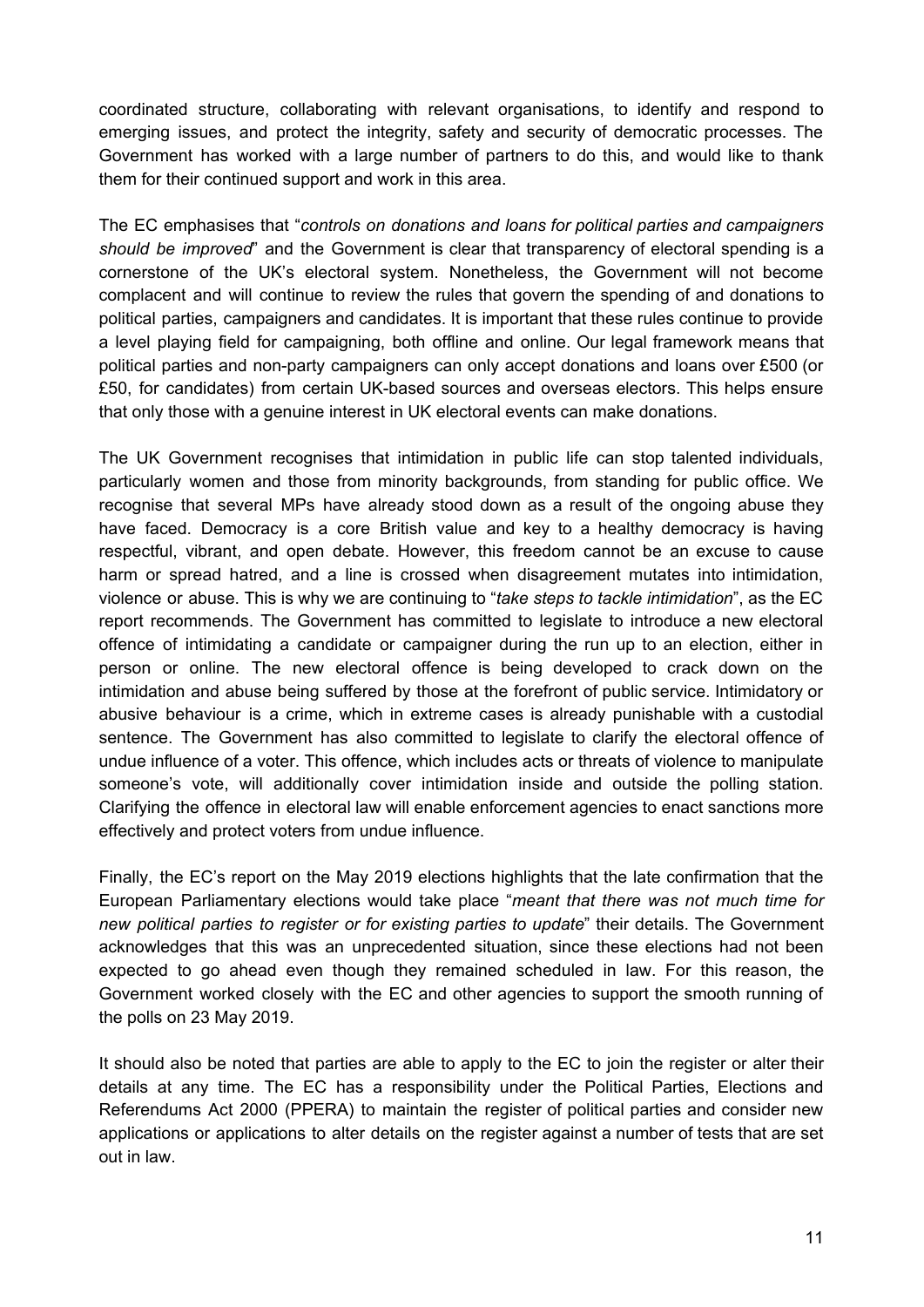The Government is in the process of taking forward a programme of work which will further strengthen our campaigning framework and ensure that electoral campaigns are conducted in a manner which is secure and fit for the digital age. We are absolutely committed to working with the electoral community, political parties, campaigners and voters, social media platforms, and security and transparency organisations, to deliver on our collective responsibility to inform and empower the electorate, strengthen public trust in politics and, ultimately, the integrity of our elections.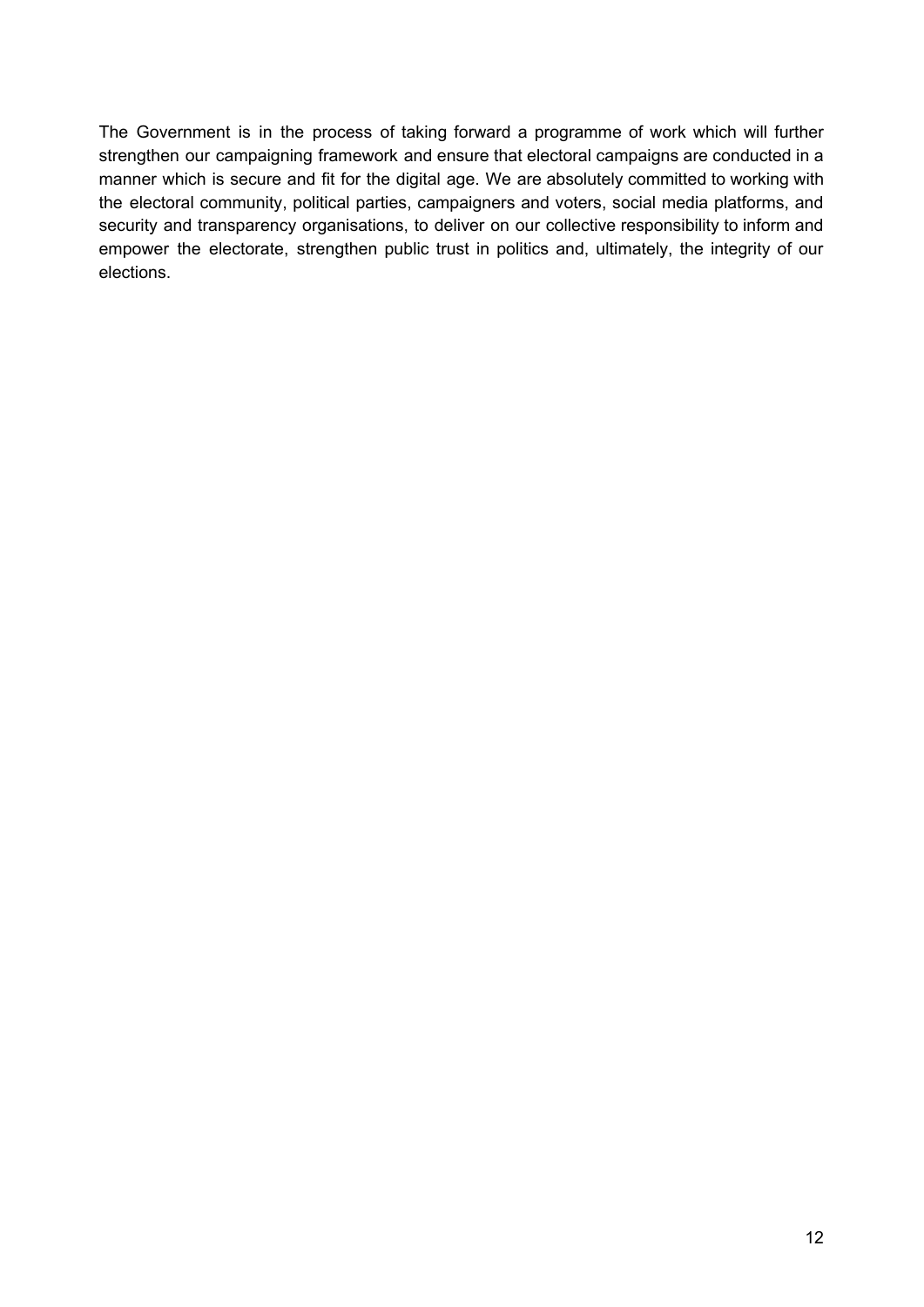### <span id="page-12-0"></span>**Section 3: Experience of voters**

In the European Parliamentary (and local) elections in May 2019 EC report reviewed the experience of voters under three main categories:

- Confidence that the elections were run well;
- Registering and voting by citizens of other EU countries; and
- Voting by British citizens living abroad.

The EC report on the Parliamentary General Election in December 2019 looks at the experience of overseas voters and summarises the research that EC carried out in 2019.

The Government is committed to ensuring a high level of public confidence in elections and we are pleased to note that most people surveyed said they were confident the May 2019 elections were well-run. The Government was pleased to note people were very satisfied with the process of registering to vote and voting in the December 2019 election and people generally thought they had enough information.

We note that the levels of confidence in the administration of polls were lower than in previous years and we will continue to build trust in our electoral system. We will look at the concerns raised and continue to work with our partners (EC/AEA/SOLACE) on identifying ways to further improve voter confidence.

#### <span id="page-12-1"></span>**Overseas Voting**

The Government recognises the importance of a smooth and timely process for overseas electors. We have already amended the timetable for UK elections to extend the time available for postal vote packs to be printed, posted and returned. This action was taken to allow sufficient time in the election timetable for postal ballot papers to be sent out and returned by overseas voters in time to be counted on polling day.

In addition, the register to vote website was updated in 2016 to encourage overseas voters living in more remote parts of the world, or anywhere where the local postal service may be less reliable, to consider appointing a proxy in the UK to cast their vote on their behalf.

The Government has also funded the use of the International Business Response Licence for postal vote reply envelopes since 2016 which, as noted in the Commission's report on the May 2019 elections, is routinely used by Returning Officers. This licence expedites the return of ballot packs from overseas, as well as covering any postage costs that might otherwise be incurred. The Government also worked with Royal Mail ahead of the 2019 General Election to set up a dedicated scheme for Returning Officers to use to expedite the delivery of postal votes to overseas electors, as noted in the Commission's report on the 2019 General Election.

Despite the above actions, the Government recognises the feedback from the electoral community (including the recommendations in the Electoral Commission reports) and voters, and committed to making it easier for expats to vote in its 2019 manifesto.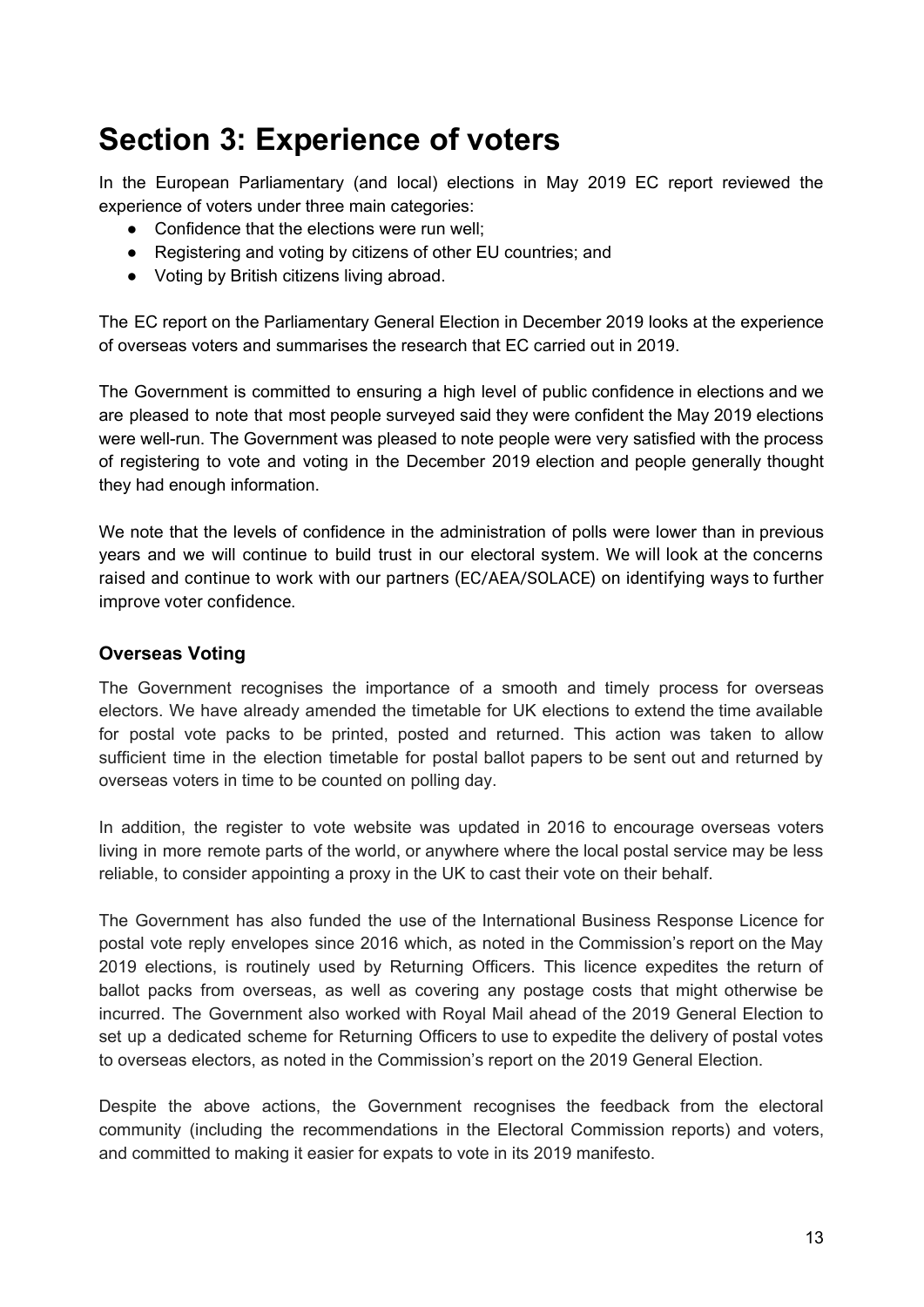The Government is committed to scrapping the arbitrary rule that prevents British citizens who have lived abroad for more than 15 years from participating in UK parliamentary elections, and to making it easier for expats to vote. We are considering the appropriate legislative vehicle to deliver these changes, which are manifesto commitments, and we will make an announcement on our intentions in due course.